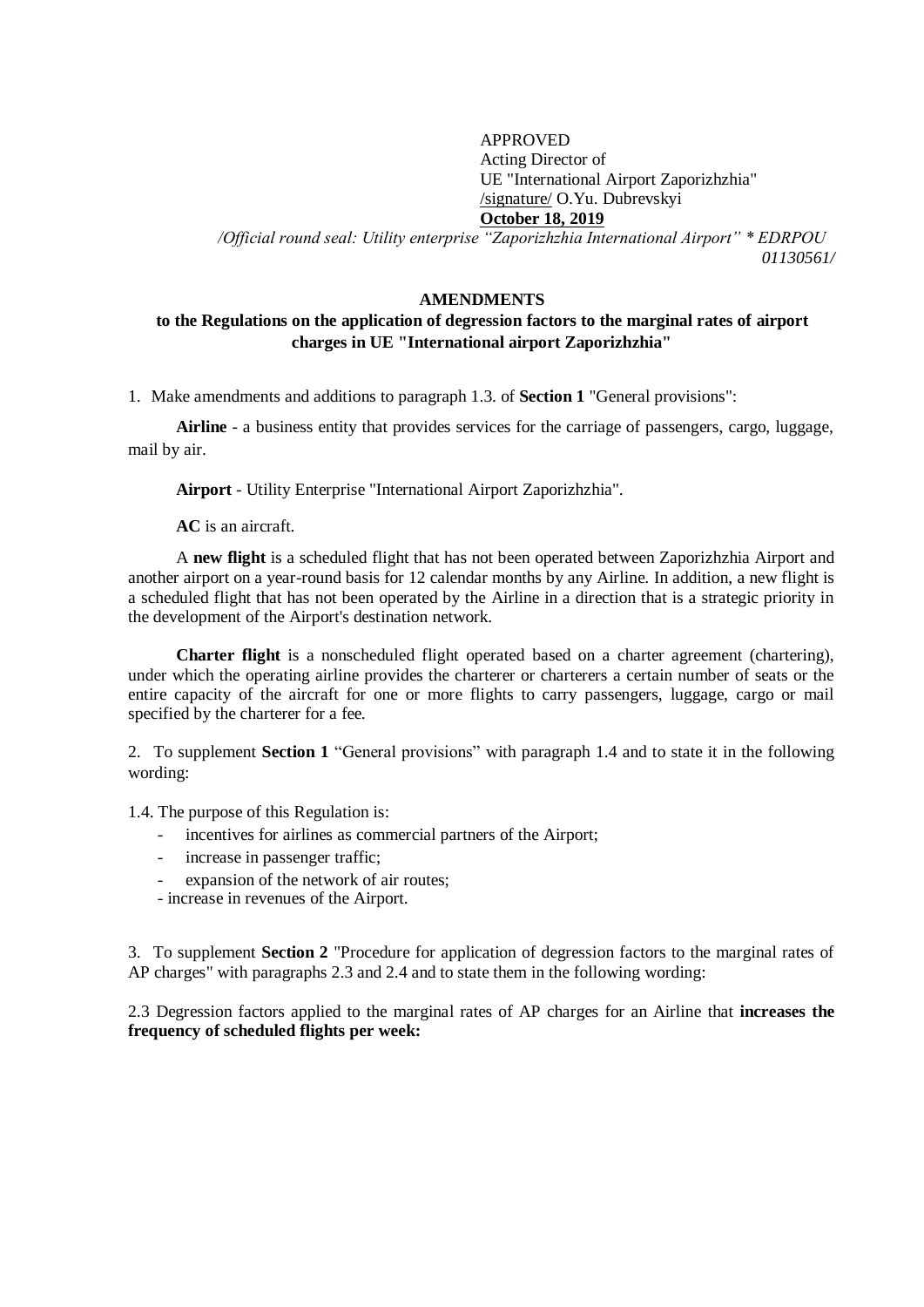| Execution of additional<br>scheduled flights (week) | The size of the degression factor<br>to the marginal rates of airport<br>charges | Period of application of the<br>degression factor (month, from the<br>beginning of additional flights) |
|-----------------------------------------------------|----------------------------------------------------------------------------------|--------------------------------------------------------------------------------------------------------|
| $+4$ and more                                       |                                                                                  |                                                                                                        |

\* - *the degression factor to the marginal rates of airport charges shall be applied only to flights for which the degression factor has not been applied in accordance with Section 2 of this Regulation.*

In order to apply degression factor to the marginal rates of airport charges, the Airline, not later than 7 working days before the date of introduction of an additional scheduled flight, shall apply in writing in the prescribed form (Appendix No. 3) and submit a letter requesting degression factors to the marginal rates of airport charges to the Airport.

In case of compliance with the requirements of this paragraph, the Airport satisfies the request and sends to the Airline an Additional Agreement on the application of degression factors to the marginal rates of airport charges for an additional scheduled flight no later than 2 working days before the scheduled additional flight.

2.4 The degression factors applicable to the marginal rates of airport charges when the Airline executes **charter flights** that have operated 18 or more flights in one calendar (reporting) month shall be set at the following sizes:

| Number of flights performed* per to the marginal rates of airport | The size of the degression factor | Period of application of the |
|-------------------------------------------------------------------|-----------------------------------|------------------------------|
| calendar (reporting) month                                        | charges $**$                      | degression factor            |
| 18 and more                                                       | 0.7                               | reporting month              |

\* - *the degression factor to the marginal rates of airport charges shall be applied only to flights for which the degression factor has not been applied in accordance with Section 2 of this Regulation.*

\*\* - *the degression factor to the marginal rates of airport charges is applied from the first charter flight of the Airline in the current month for 18 or more flights in one calendar (reporting) month*

When determining the number of flights performed by the Airline during the reporting month, the total number of charter flights sent in a given month (actually) is taken. In the event of a situation where the arrival of the aircraft falls on the reporting month, and the departure of the aircraft is on the month following the reporting month, such a flight is included in the total number of flights performed in the month following the reporting month.

In order to apply degression factors to the marginal rates of airport charges, the Airline (when planning charter flights with the specified total number of flights in the reporting month) by the 6th day (inclusive) of the reporting month applies in writing for application of degression factors in the prescribed form (Appendix No. 4).

If during the reporting month a sufficient number of flights will perform to apply degression factors to the marginal rates of airport charges, starting from the last day of the reporting month, the central control room of the airport performs "A" and "Buyer's Orders" forms for the reporting month and applies the appropriate degression factor to the marginal rates of airport charges for all charter flights covered by paragraph 2.4 of the Regulation.

If there is a difference between the amounts actually paid for airport handling of charter flights, which were performed during the reporting month, and the amounts specified in the "Buyer's Orders" after their correction, such difference is an overpayment of the Airline for airport handling and used as prepayment for future flights.

In case of discrepancies between the procedure for performing "A" forms, established by the terms of the contract, and the procedure established by this paragraph, the rules of this paragraph of the Regulation shall apply. By submitting a request for the application of degression factors, the Airline agrees to the terms of this paragraph of the Regulation.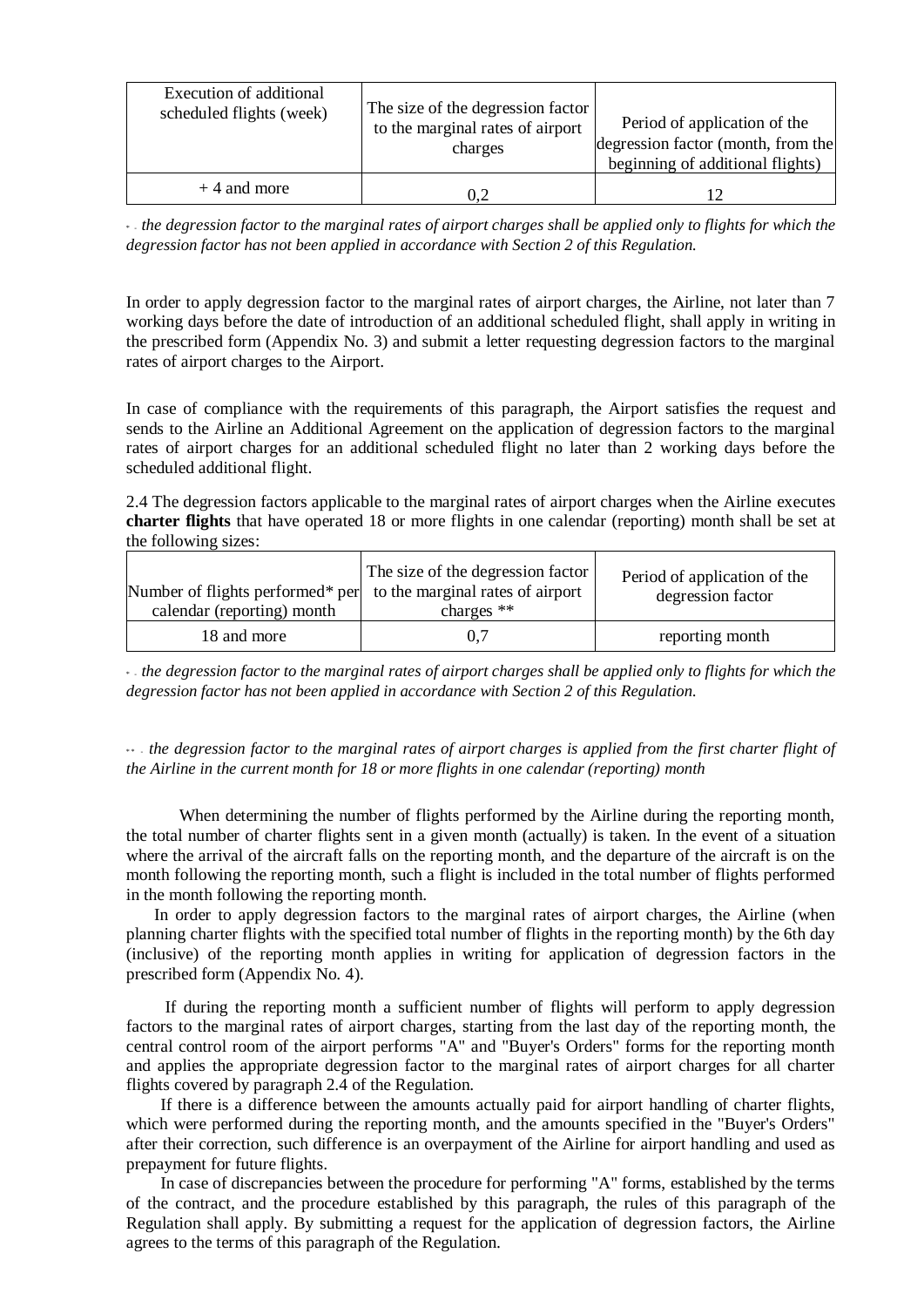4. Add Appendices No. 3 and No. 4 to the Regulations on the application of degression factors to the marginal rates of airport charges in UE "International Airport Zaporizhzhia".

5. To supplement **Section 3** with paragraph 3.6 and to state it in the following wording:

3.6 These Amendments to the Regulations on the application of degression factors to the marginal rates of airport charges in UE "International Airport Zaporizhzhia" will come into force on October 21, 2019.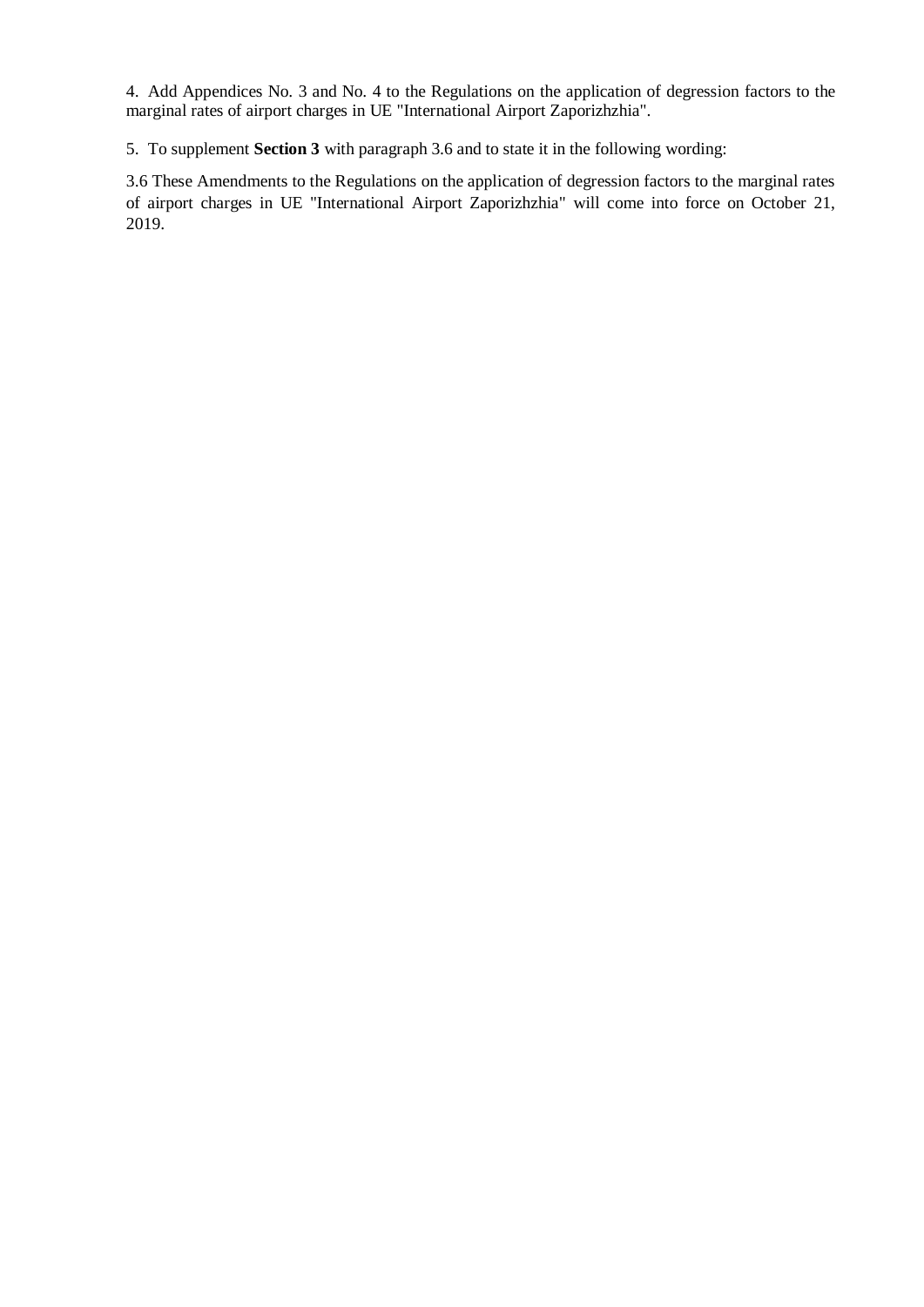## **Appendix З**

to the Regulations on the application of degression factors to the marginal rates of airport charges in UE "International airport Zaporizhzhia"

# **Request on the application of degression factors to the marginal rates of airport charges for additional scheduled flights**

| Name of the Airline                                                                                   |  |
|-------------------------------------------------------------------------------------------------------|--|
| Flight route                                                                                          |  |
| Flight number                                                                                         |  |
| Scheduled start date for additional flights                                                           |  |
| Schedule and period of additional flights performing                                                  |  |
| Aircraft type and AC maximum take-off weight, ton                                                     |  |
| Passenger capacity of aircraft, passengers                                                            |  |
| Expected average flight occupancy, %                                                                  |  |
| Approximate minimum price of tickets for the flight,<br>without the application of degression factors |  |
| Approximate minimum price of tickets for the flight,<br>taking into account the degression factors    |  |

**\* The airline is responsible for the accuracy of the information provided.**